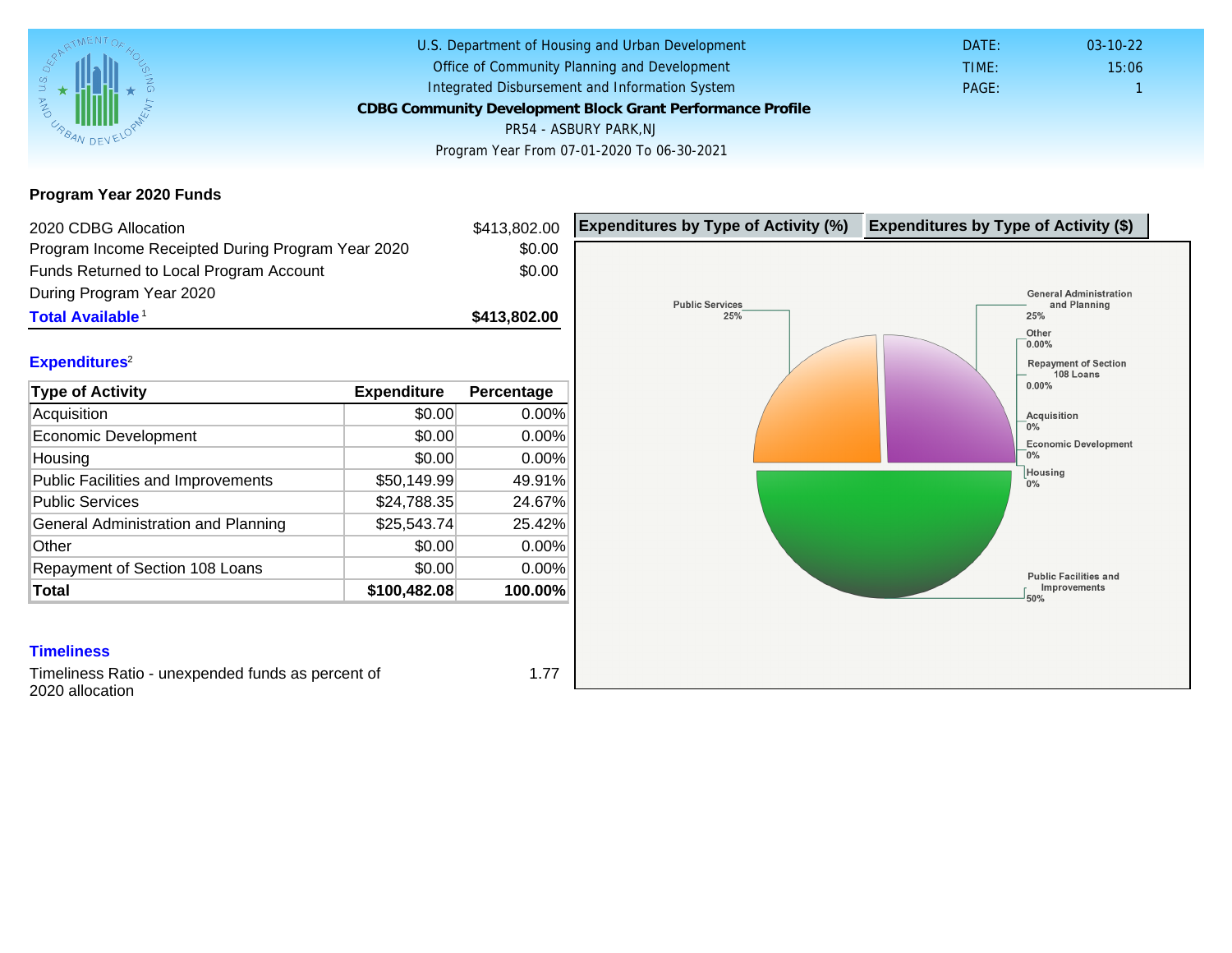## Program Targeting

| 1 - Percentage of Expenditures Assisting Low-<br>and Moderate-Income Persons and Households<br>Either Directly or On an Area Basis <sup>3</sup>                                                                              | 100.00%  |
|------------------------------------------------------------------------------------------------------------------------------------------------------------------------------------------------------------------------------|----------|
| 2 - Percentage of Expenditures That Benefit<br>Low/Mod Income Areas                                                                                                                                                          | 66.92%   |
| 3 -Percentage of Expenditures That Aid in The<br>Prevention or Elimination of Slum or Blight                                                                                                                                 | $0.00\%$ |
| 4 - Percentage of Expenditures Addressing<br><b>Urgent Needs</b>                                                                                                                                                             | $0.00\%$ |
| 5-Funds Expended in Neighborhood<br>(Community For State) Revitalization Strategy<br>Areas and by Community Development<br>Financial Institution.<br>6-Percentage of Funds Expended in<br>Neighborhood (Community For State) | \$0.00   |
| Revitalization Strategy Areas and by Community<br>Development Financial Institution                                                                                                                                          | $0.00\%$ |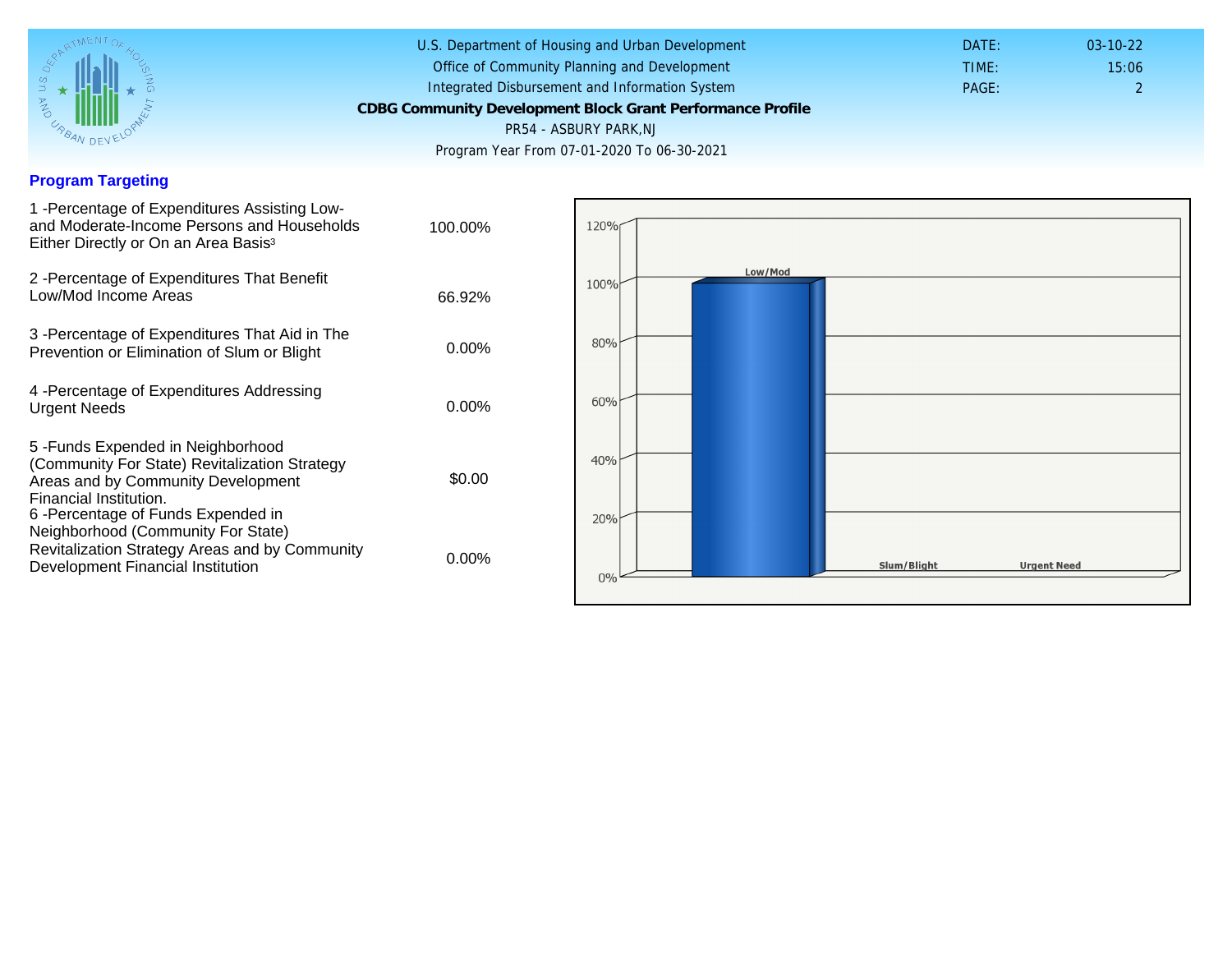## CDBG Beneficiaries by Racial/Ethnic Category <sup>4</sup>

| Race                                              | Total    | Hispanic |
|---------------------------------------------------|----------|----------|
| White                                             | $0.00\%$ | $0.00\%$ |
| Black/African American                            | 0.00%    | $0.00\%$ |
| Asian                                             | 0.00%    | 0.00%    |
| American Indian/Alaskan Native                    | 0.00%    | $0.00\%$ |
| Native Hawaiian/Other Pacific Islander            | $0.00\%$ | $0.00\%$ |
| American Indian/Alaskan Native & White            | 0.00%    | $0.00\%$ |
| Asian & White                                     | 0.00%    | 0.00%    |
| Black/African American & White                    | 0.00%    | 0.00%    |
| Amer. Indian/Alaskan Native & Black/African Amer. | $0.00\%$ | $0.00\%$ |
| <b>Other multi-racial</b>                         | 0.00%    | $0.00\%$ |
| Asian/Pacific Islander (valid until 03-31-04)     | $0.00\%$ | 0.00%    |
| Hispanic (valid until 03-31-04)                   | 0.00%    | 0.00%    |

## Income of CDBG Beneficiaries

| Income Level                          | Percentage |
|---------------------------------------|------------|
| Extremely Low Income (<=30%)          | $0.00\%$   |
| Low Income (30-50%)                   | $0.00\%$   |
| Moderate Income (50-80%)              | $0.00\%$   |
| Total Low and Moderate Income (<=80%) | $0.00\%$   |
| Non Low and Moderate Income (>80%)    | 0.00%      |